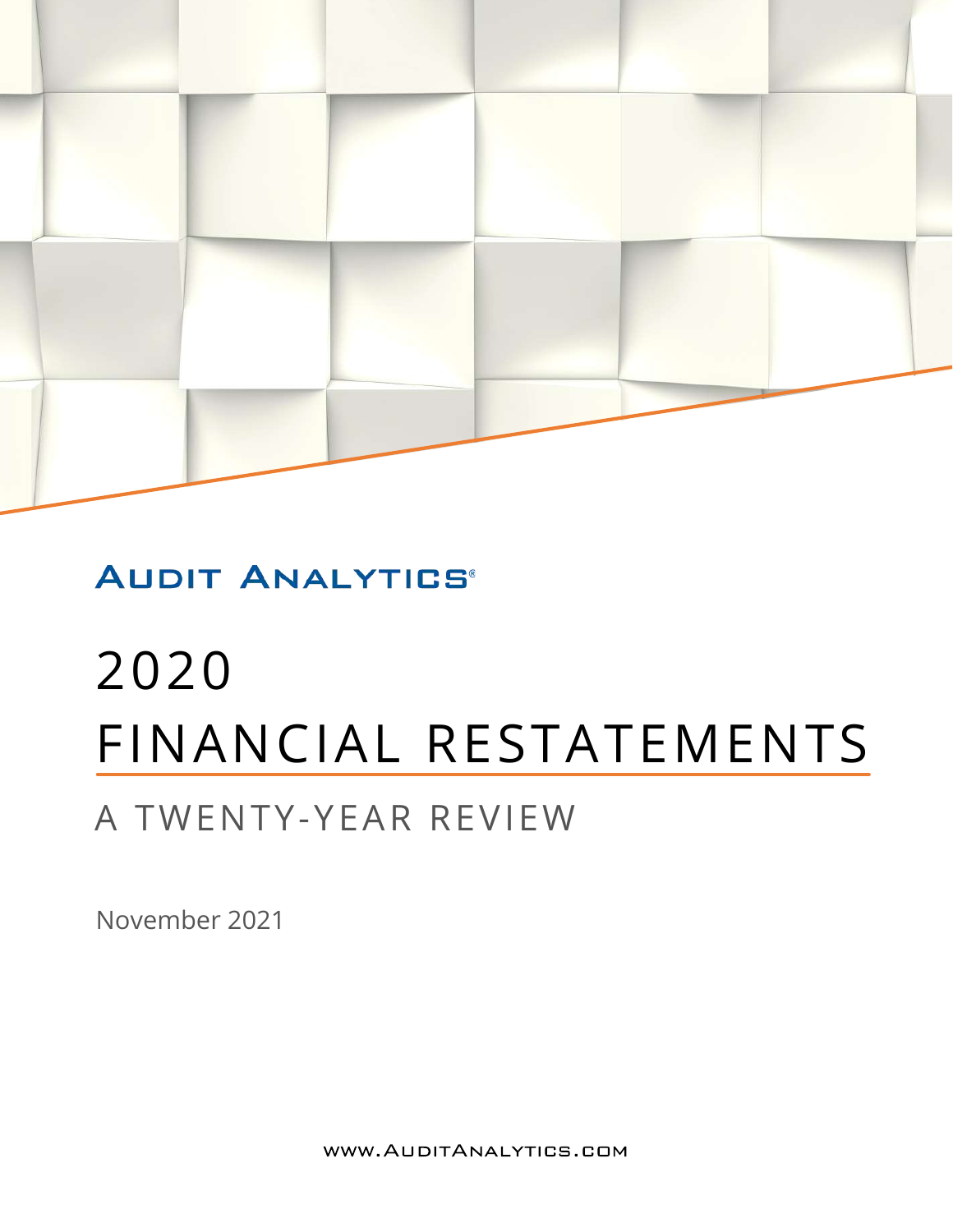## TABLE OF CONTENTS

| <b>Introduction</b>               | $\overline{2}$ |  |  |
|-----------------------------------|----------------|--|--|
| <b>Executive Summary</b>          | 3              |  |  |
| <b>Overview</b>                   |                |  |  |
| <b>Classification</b>             | 5              |  |  |
| <b>Impacts</b>                    | 6              |  |  |
| Average income adjustment by year | 6              |  |  |
| Largest negative impact by year   | 7              |  |  |
| <b>Severity Measures</b>          | 8              |  |  |
| Average days to restatement       | 8              |  |  |
| Average days restated             | 9              |  |  |
| Number of issues per restatement  | 9              |  |  |
| Annual vs. quarterly restatements | 10             |  |  |
| <b>Size and Location</b>          | 11             |  |  |
| <b>Issues</b>                     | 12             |  |  |
| <b>Database Overview</b>          | 14             |  |  |
| <b>Authors</b>                    | 15             |  |  |
| <b>About Us</b>                   | 15             |  |  |
| <b>Contact Us</b>                 | 15             |  |  |
|                                   |                |  |  |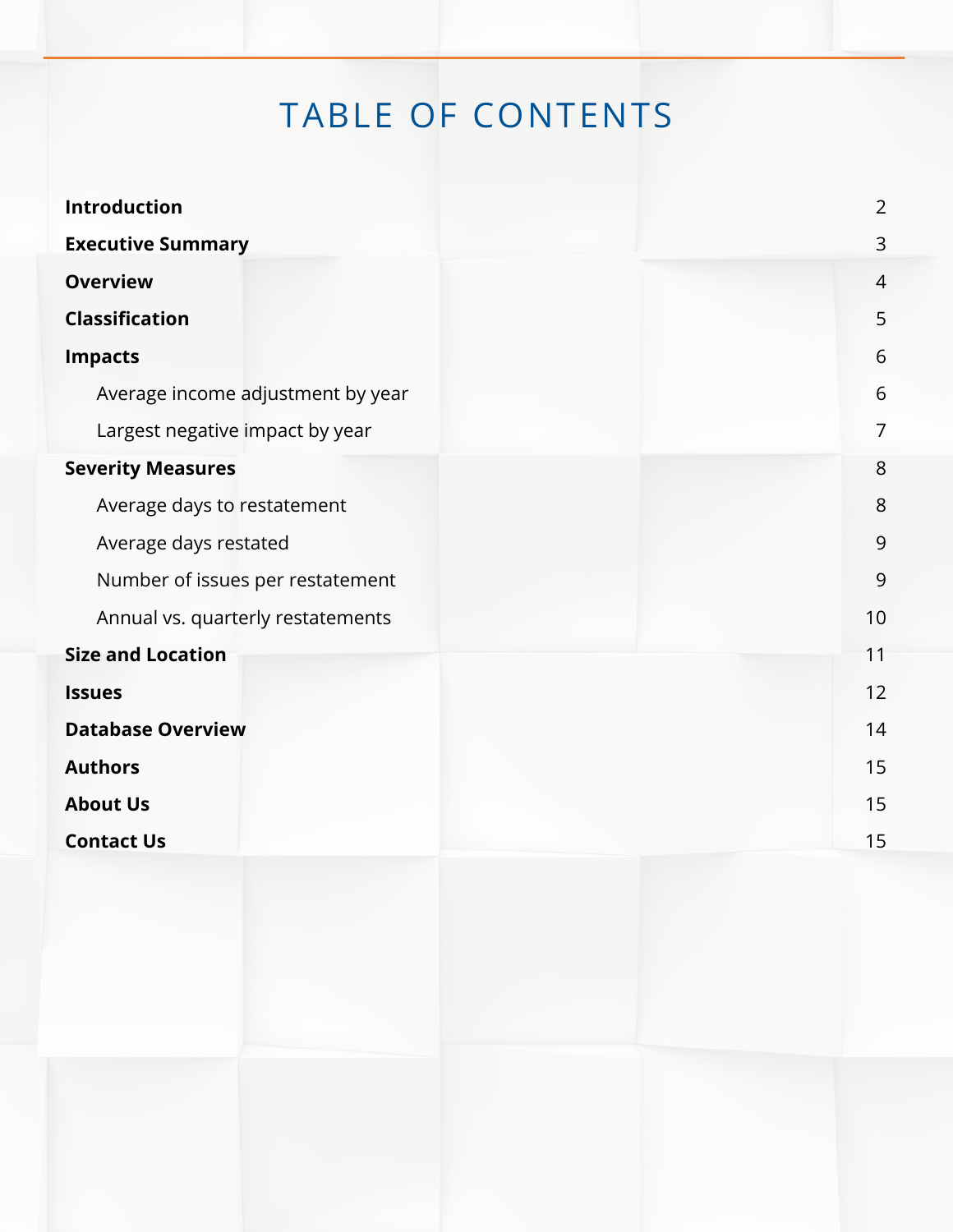### INTRODUCTION

Financial restatements are a significant measure of financial reporting quality. A financial restatement occurs when a company discovers an error or misstatement in previously issued financial statements, and they correct that error by adjusting previous periods.

Companies have three methods for correcting errors and misstatements in financial statements: reissuance restatements, revision restatements, and/or out-ofperiod adjustments.

Reissuance restatements are material errors and misstatements announced in a form 8-K item 4.02. The announcement is followed by the reissuance of previous financial statements with corrected financial information.



Revision restatements are immaterial errors and misstatements that are corrected by revising the previous periods in the current financial report. These restatements are disclosed in the footnotes of the current financial statements rather than in a separate notification.

Out-of-period adjustments are immaterial errors and misstatements that are corrected in the current period of the current financial report. These are not restatements because previous financial statements are not affected. This report will not include a review of out-of-period adjustments.

Companies should use the Securities and Exchange Commission's (SEC) Staff Accounting Bulletin (SAB) Topic 1.M, also known as SAB 99<sup>1</sup>, to evaluate the materiality of an error or misstatement. The SEC staff further clarifies how to apply quantitative and qualitative analyses of materiality in SAB Topic 1.N, also known as SAB 108<sup>2</sup>. And the application of accounting standards for correcting errors and misstatements is codified under the Financial Accounting Standards Board's (FASB) Accounting Standard Codification (ASC) 250-10-45.

If a company decides that the correction of an error or misstatement would affect a reasonable investor's assessment of a company's results, they should correct the error with a reissuance restatement. However, if the correction of the error or misstatement would not influence a reasonable investor, the company should correct the error with a revision restatement or an out-of-period adjustment depending on whether correcting the error in the current period would have a material impact on the financial statements. The distinction is important because the goal of financial reporting is to avoid, when possible, the occurrence of a material error.

<sup>1</sup> https://www.sec.gov/interps/account/sab99.htm

<sup>2</sup> https://www.sec.gov/oca/staff-accounting-bulletin-108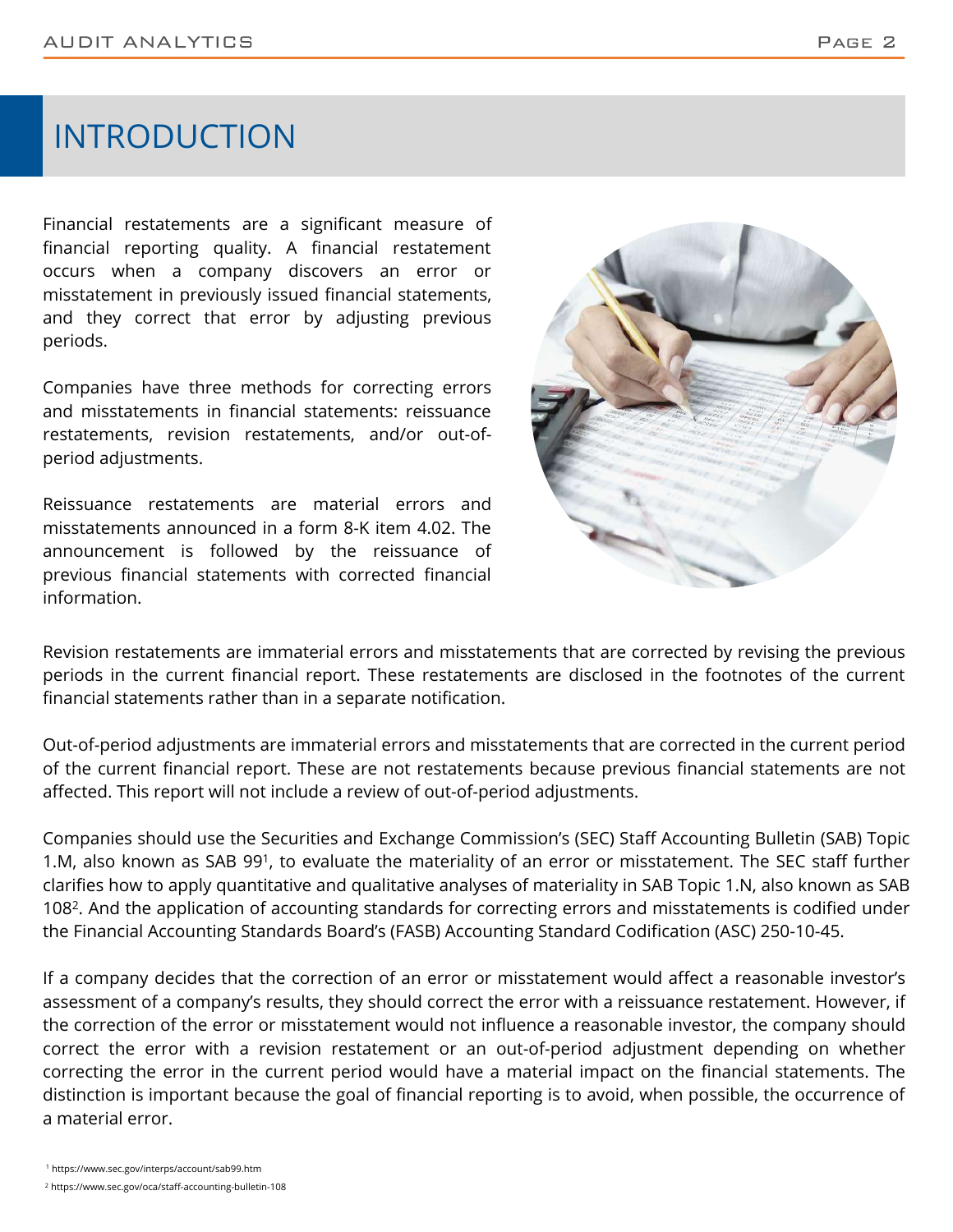### EXECUTIVE SUMMARY

### **Majority of restatements were immaterial**

The use of the revision restatement method has continued to outpace reissuance restatements at a 3:1 ratio.

### **Revenue recognition was the #1 accounting issue in 2020**

Revenue recognition was the most common accounting issue cited for the third year in a row, corresponding with ASC 606 implementation.



reached levels not seen since the mid-2000s.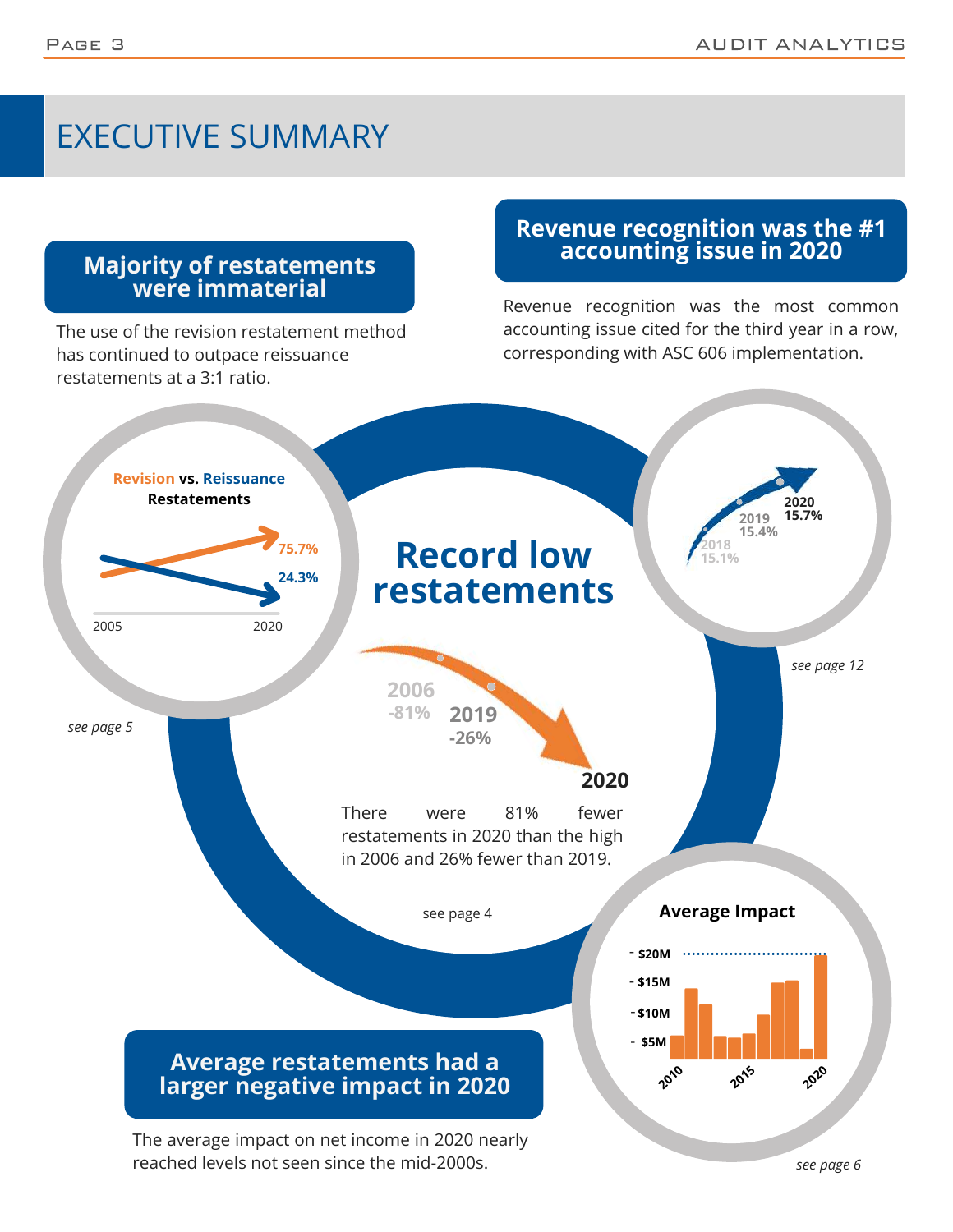### **OVERVIEW**

Following the passage of the Sarbanes-Oxley (SOX) Act of 2002, which ushered in major audit and corporate governance reforms, the number of financial restatements rose in the mid-2000s. Since their peak in 2006, the number of annual financial restatements has declined by over 80%.



In 2020, we saw the lowest percentage of companies disclose a financial restatement in the 20 years we consider in this report. This continues the decline noted in each of the past six years. In 2020, just 4.9% of companies restated previous financial statements, compared to 6.8% in 2019 and 17.0% at the peak in 2006.

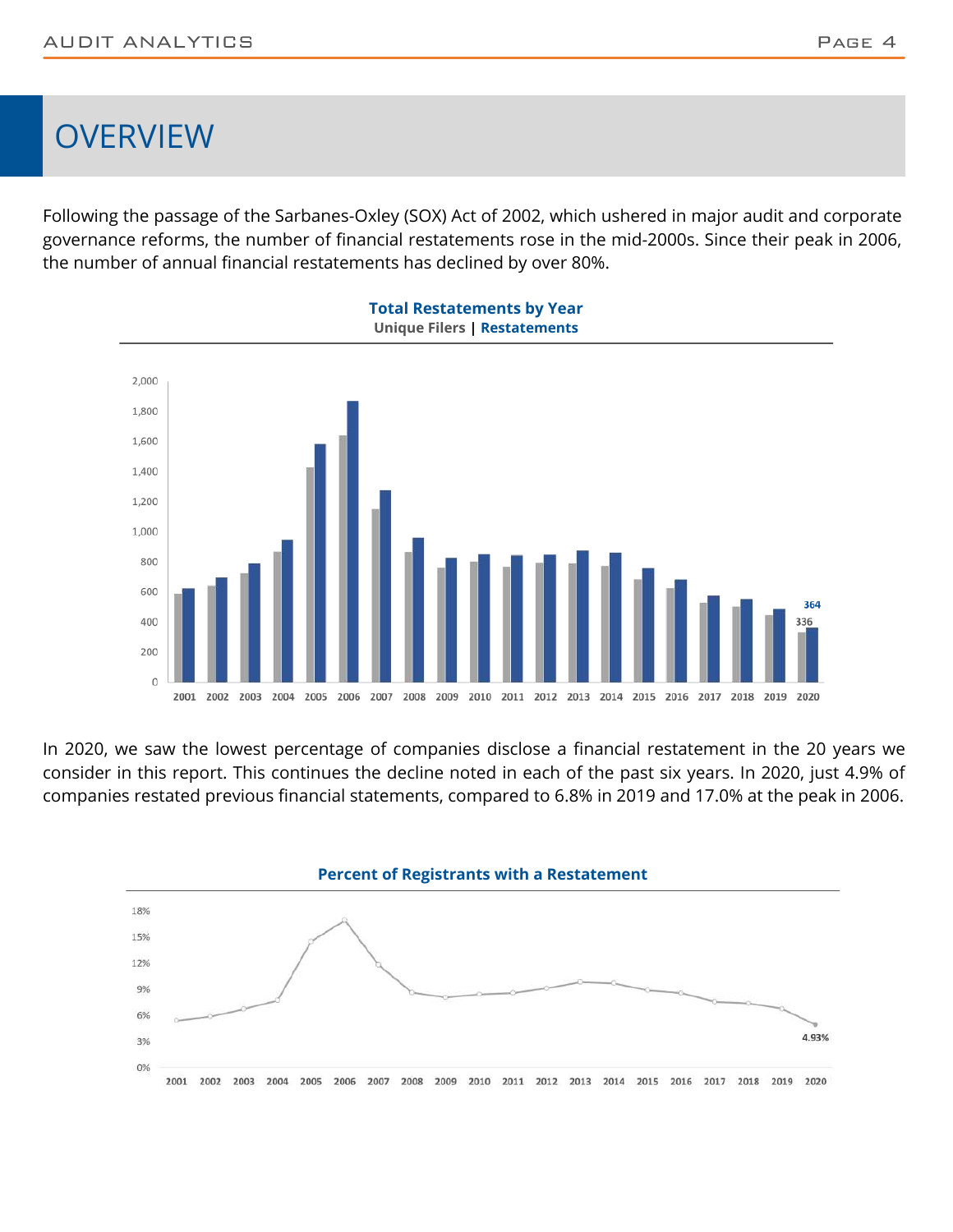### CLASSIFICATION

Reissuance restatements, which are the most severe type of restatements, have continued to decline. There were just 79 reissuance restatements disclosed by 73 companies during 2020. This represented roughly 25% of all restatements in 2020.



Revision restatements have also continued to decline. However, they continue to make up most restatements representing 75% of all restatements in 2020.

Clawback policies can influence a company's desire to classify a restatement as a revision. The SEC's proposed rule around clawback policies would allow the SEC to require the remittance of executive compensation when a reissuance restatement is disclosed. The proposed rule, as currently written, does not require clawback policies to apply when a revision restatements is disclosed. Though, the SEC reopened the comment period in October 2021 to review whether clawback policies should apply to a wider range of error and misstatement corrections.<sup>3</sup>



**Revision Restatements by Year**

3 https://www.sec.gov/rules/proposed/2021/33-10998.pdf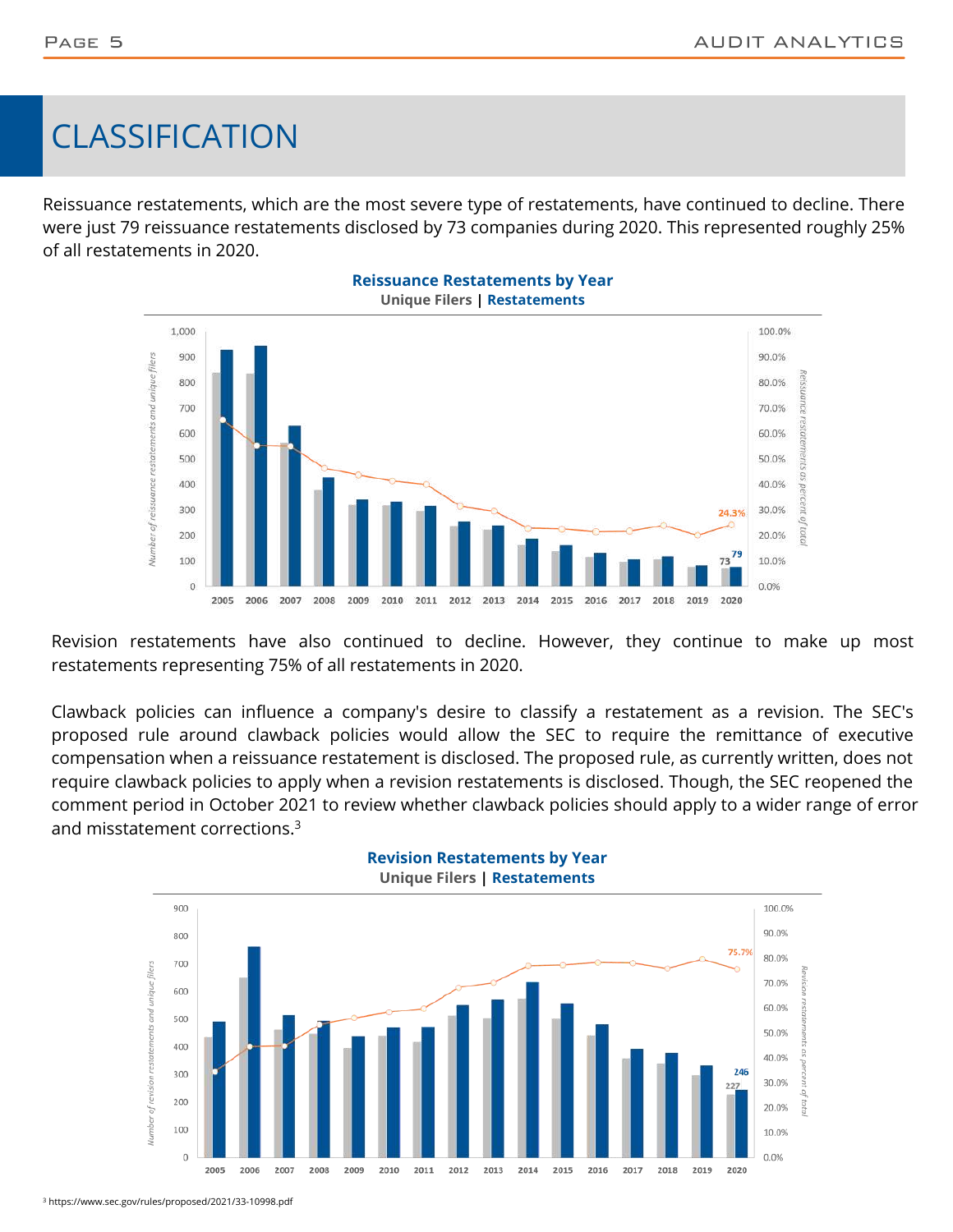### IMPACTS<sup>4</sup>

#### **Average Income Adjustment by Year**

The average net income impact of financial restatements in 2020 was the fourth highest in the past 18 years at -\$17.6 million. This comes one year after recording the lowest average net impact in 2019 of just -\$1.7 million.



The sudden rise in average net income impact of financial restatements is due to three factors. First, there were several restatements in 2020 that had large negative impacts on net income. Second, the average adjustment for restatements that had a positive impact on net income was historically low. And third, 2020 saw the greatest proportion of restatements that had a negative impact on net income since 2011.

There were six financial restatements disclosed during 2020 that had a larger negative impact on net income than the largest negative restatement of 2019. The increased number of substantial negative restatements drove the average impact on net income for negative restatements to its fourth highest in the past 18 years at -\$49.6 million.

Conversely, the average impact on net income for positive restatements during 2020 was \$5.5 million. This was the lowest average impact on net income for positive restatements in the past 18 years.

And the 37.2% of 2020 financial restatements with a negative impact on net income is the highest proportion observed since 2011.

**Breakdown of Restatement Impact on Net Income Negative Impact | No Impact | Positive Impact**

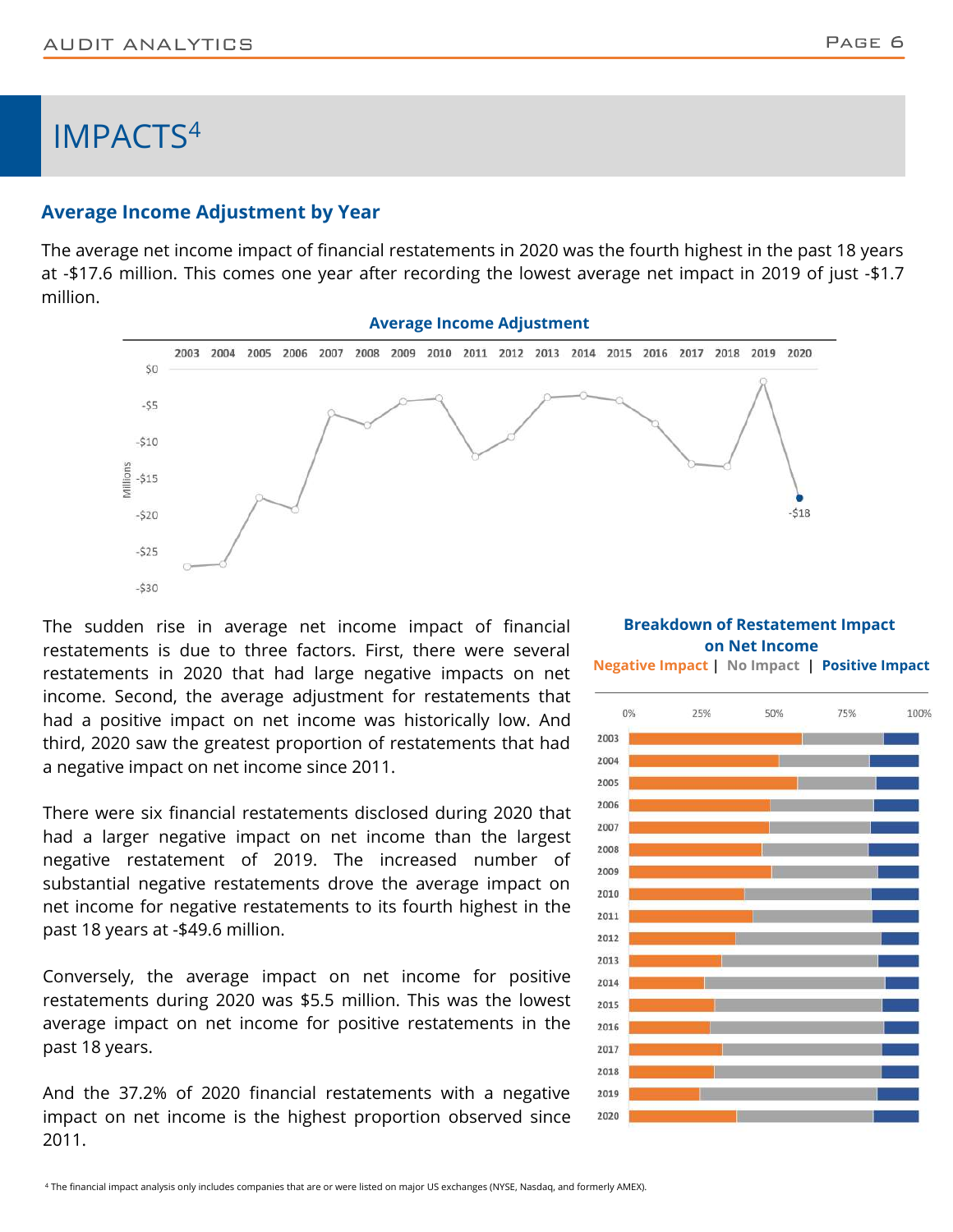#### **Largest Negative Impact by Year**

WPP PLC disclosed the financial restatement with the largest negative impact in 2020. WPP is a UK-based advertising agency. The company's financial restatements had two components: a balance sheet classification error and a comprehensive income statement classification error. The comprehensive income statement classification error reduced cumulative net income by nearly \$1 billion by reclassifying exchange rate adjustments from comprehensive income to net income. The balance sheet classification error had no impact on net income.

WPP's financial restatement was over three times as large as Baxter International's – the company that disclosed the largest restatement of 2019. However, the largest restatements of the past decade continue to be relatively small compared to those disclosed in the mid-2000s.

| <b>Disclosure</b><br>Year | Company                                 | Market      | Impact on Net Income |  |  |
|---------------------------|-----------------------------------------|-------------|----------------------|--|--|
| 2002                      | <b>TYCO INTERNATIONAL LTD</b>           | <b>NYSE</b> | (54, 512, 700, 000)  |  |  |
| 2003                      | <b>HEALTHSOUTH CORP</b>                 | <b>NYSE</b> | ( \$3,997,662,000)   |  |  |
| 2004                      | FEDERAL NAT'L MORT. ASSOC. (Fannie Mae) | <b>NYSE</b> | ( \$6,335,000,000)   |  |  |
| 2005                      | AMERICAN INTERNATIONAL GROUP INC        | <b>NYSE</b> | ( \$5,193,000,000)   |  |  |
| 2006                      | NAVISTAR INTERNATIONAL CORP             | <b>NYSE</b> | ( \$2,377,000,000)   |  |  |
| 2007                      | <b>GENERAL ELECTRIC CO</b>              | <b>NYSE</b> | ( \$341,000,000)     |  |  |
| 2008                      | TMST, Inc.                              |             | ( \$670, 730, 000]   |  |  |
| 2009                      | <b>UBS AG</b>                           | <b>NYSE</b> | ( \$357, 210,000]    |  |  |
| 2010                      | TELECOM ITALIA S P A                    | <b>NYSE</b> | (5716, 971, 200)     |  |  |
| 2011                      | CHINA UNICOM (HONG KONG) Ltd            | <b>NYSE</b> | (51, 556, 743, 500)  |  |  |
| 2012                      | <b>LEAR CORP</b>                        | NYSE        | (\$1,204,100,000)    |  |  |
| 2013                      | QUICKSILVER RESOURCES INC               | <b>NYSE</b> | (5419,880,000)       |  |  |
| 2014                      | <b>COMPUTER SCIENCES CORP</b>           | <b>NYSE</b> | ( \$286,000,000]     |  |  |
| 2015                      | <b>ALPHABET</b>                         | <b>NYSE</b> | ( \$711,000,000]     |  |  |
| 2016                      | <b>ING GROEP NV</b>                     | <b>NYSE</b> | ( \$1,085,484,400)   |  |  |
| 2017                      | PERRIGO CO plc                          | <b>NYSE</b> | (51, 177, 100, 000)  |  |  |
| 2018                      | OI S.A. (formerly Brasil Telecom SA)    | <b>OTC</b>  | ( \$1,992,666,000)   |  |  |
| 2019                      | <b>BAXTER INTERNATIONAL INC</b>         | <b>NYSE</b> | ( \$276,000,000)     |  |  |
| 2020                      | <b>WPP PLC</b>                          | <b>NYSE</b> | (5979, 816, 860)     |  |  |

#### **Largest Negative Restatements by Year**

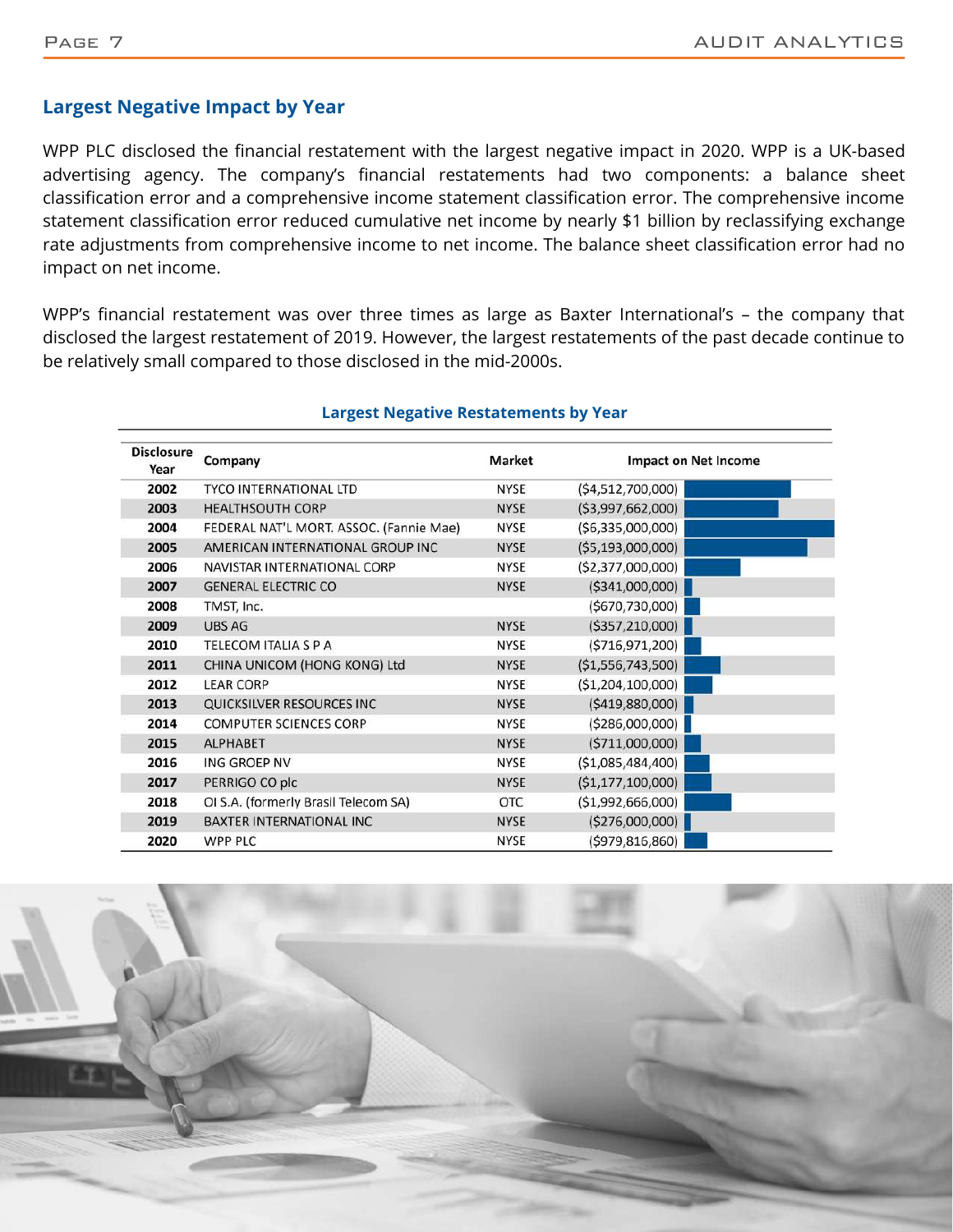### SEVERITY MEASURES

#### **Average days to restatement**<sup>5</sup>

Companies that discover material errors and misstatements are required to disclose that their previous financial statements are no longer reliable within four days of its discovery in form 8-K item 4.02. These companies often require time to investigate the errors and misstatements, produce new financial reports, and, if the restated period covered an annual period, have the corrected financial statements audited. A long period before a company files a restatement can indicate that the financial restatement is more complex. The average number of days to file a restatement in 2020 declined 39% from 2019. But these numbers can change as laggard companies issue their restated financial reports.



 $^{\rm 5}$  This analysis only includes reissuance restatements because revision restatements are not announced prior to the financial statements being issued. The analysis only goes back to 2005 because this was the first full year the itemized form 8-K included item 4.02 to announce reissuance restatements.

|   |                | Year      | Year 1    | Year <sub>2</sub> | Year 3                  | Year 4     | Year 5     | Year 5+      | Ιо             |
|---|----------------|-----------|-----------|-------------------|-------------------------|------------|------------|--------------|----------------|
|   |                |           |           | 5,443.00          |                         | 4.00       |            |              |                |
| o |                | 9,012.00  | 7,510.00  | 25,872.00         | 3,345,345.00            | 23,442.00  | 534,454.00 | 34,534.00    | 3,980          |
|   |                | 20,796.00 | 3,445.00  | 34,557.00         | 345.00                  | 234,768.00 | 42,343.00  | 342.00       | 336            |
|   |                | 2,315.00  | 45,534.00 | 7,566.00          | 42,456.00               | 234,234.00 | 5,564.00   | 23,442.00    | 36             |
|   |                | 38,484.00 | 38,484.00 | 38,484.00         | 5,345.00                | 634,567.00 | 234,676.00 | 46,456.00    | 1,03           |
|   |                | 16,164.00 | 16,164.00 | 16,164.00         | 16,164.00               | 10,776.00  | 234,423.00 | 4,234,467.00 | 4,54           |
|   |                | 15,726.00 | 15,256.00 | 33,245.00         | 3,423.00                | 34.422.00  | 42,234.00  | 34,233.00    | 17             |
|   |                | 2,276.00  | 25,412.00 | 54,322.00         | 2,342.00                | $-97.00$   | $00-$      | 564,523.00   | 1,33           |
|   | D <sub>O</sub> | 18,174.00 | 3,654.00  | 23,312.00         | 3,423.00                | 23,423.00  | 14555      | 246,723.00   | 35             |
|   | 0.00           | 55,320.00 | 55,320.00 | 9,220.00          | 234,423                 | 234,233.00 | 45,344.UI  | 24,423.00    | 65             |
|   | 19.00          | 31,428.00 | 31,428.00 | 31,428.00         | 31,4                    | 534,457.00 | 45,573.00  | 442,344.00   | 4,14           |
|   | 231.00         | 14,772.00 | 14,772.00 | 14,772.00         | .00.<br>10 <sub>1</sub> | 14,772.00  | 14,772.00  | 40,334.00    | 22             |
|   | 1,366.00       | 16,392.00 | 16,392.00 | 16,392.00         | \$92.00                 | 16,392.00  | 16,392.00  | ,744.00      | 2:             |
|   | 1,264.00       | 15,168.00 | 15,168.00 | 15,168.00         | 168.00                  | 15,168.00  | 15,168.00  | 096.00       | 2              |
|   | 4,890.00       | 58,680.00 | 58,680.00 | 58,680.00         | 1,680.00                | 58,680.00  | 58,680.00  | 100.00       | 7 <sup>0</sup> |
|   | 1,142.00       | 13,704.00 | 13,704.00 | 13,704.00         | 3,704.00                | 13,704.00  | 13,704.00  | 662.00       |                |
|   | 1,327.00       | 15,924.00 | 15,924.00 | 15,924.00         | ,924.00                 | 15,924.00  | 15,924.00  | 465.00       | 4              |
|   | 4,250.00       | 51,000.00 | 51,000.00 | 51,000.00         | ,000.00                 | 51,000.00  | 51,000.00  | ,000.00      | 1,4            |
|   |                | 0000000   | AC OOA OO | AG 00 A 00        | <b>RRA 00</b>           | 46.884.00  | 46,884.00  | 1,448.00     | 1,3            |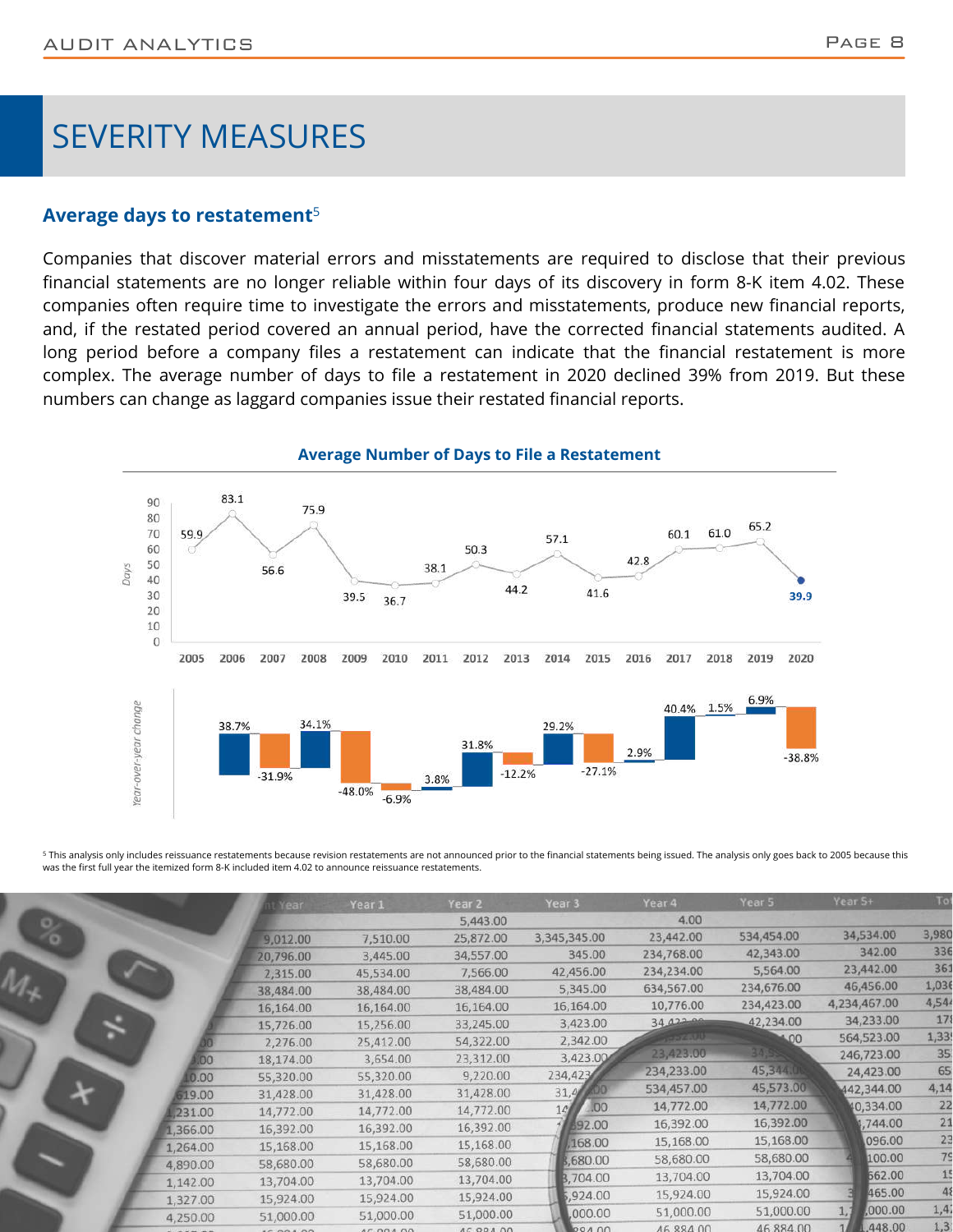#### **Average days restated**

The length of a restatement can also be used to indicate the severity of a financial restatement. A financial restatement that covers more periods suggests financial reporting systems that have operated ineffectively for a longer time. This results in investors and other stakeholders consuming more inaccurate financial information. The average restatement period in 2020 saw a 1% decline from 2019 and a 43% decline from the high of 739 days in 2005.



#### **Number of issues per restatement**

The number of issues disclosed per financial restatement can help financial statement users understand the severity of the errors or misstatements. Restatements that have a greater number of issues are related to companies with poorer financial control systems. The average number of issues per financial restatement rose slightly in 2020 but is down nearly 40% since its high point in the mid-2000s.



#### **Average Number of Issues per Restatement**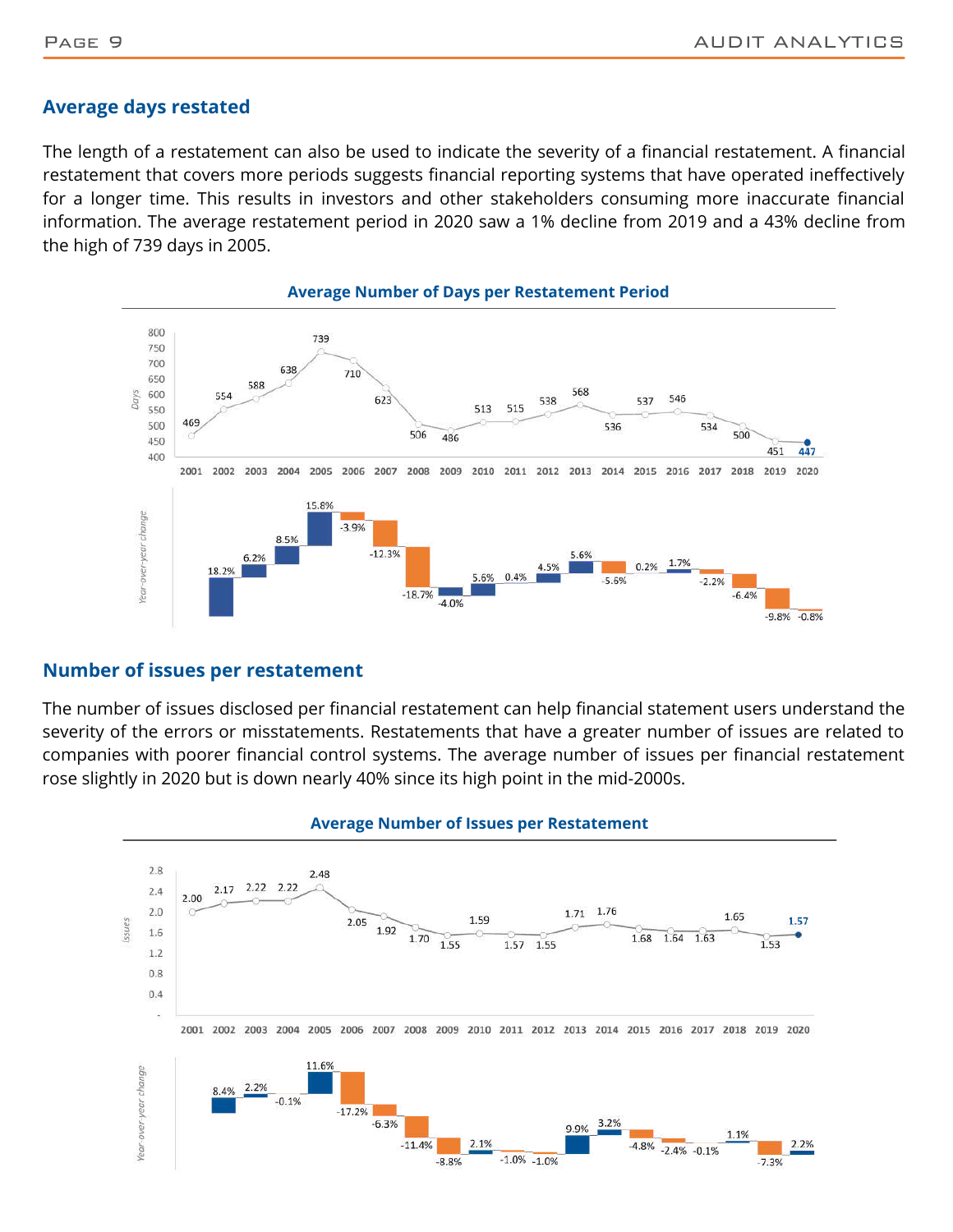#### **Annual vs. quarterly restatements**

The restatement of an annual report can reflect on the severity of a restatement because annual reports must be audited by an independent accounting firm. An error or misstatement that occurs in an annual report is not only missed by management but it's also missed by the independent accounting firm that conducts the audit. Quarterly financial statements are reviewed, though not required to be audited.

According to the Public Company Accounting Oversight Board's (PCAOB) standard for conducting a review, "the objective of a review of interim financial information differs significantly from that of an audit conducted in accordance with generally accepted auditing standards."<sup>6</sup> Most notably, "a review of interim financial information does not provide a basis for expressing an opinion about whether the financial statements are presented fairly in all material respects" as an audit would.

The percentage of restatements that impact an annual report has declined in recent years. Just 58% of restatements covered an annual report in 2019 and 2020. This is down from the high of 80% in 2005.

#### **Yearly Percentage of Restatements Annual | Quarterly**



6 https://pcaobus.org/oversight/standards/archived-standards/details/AU722

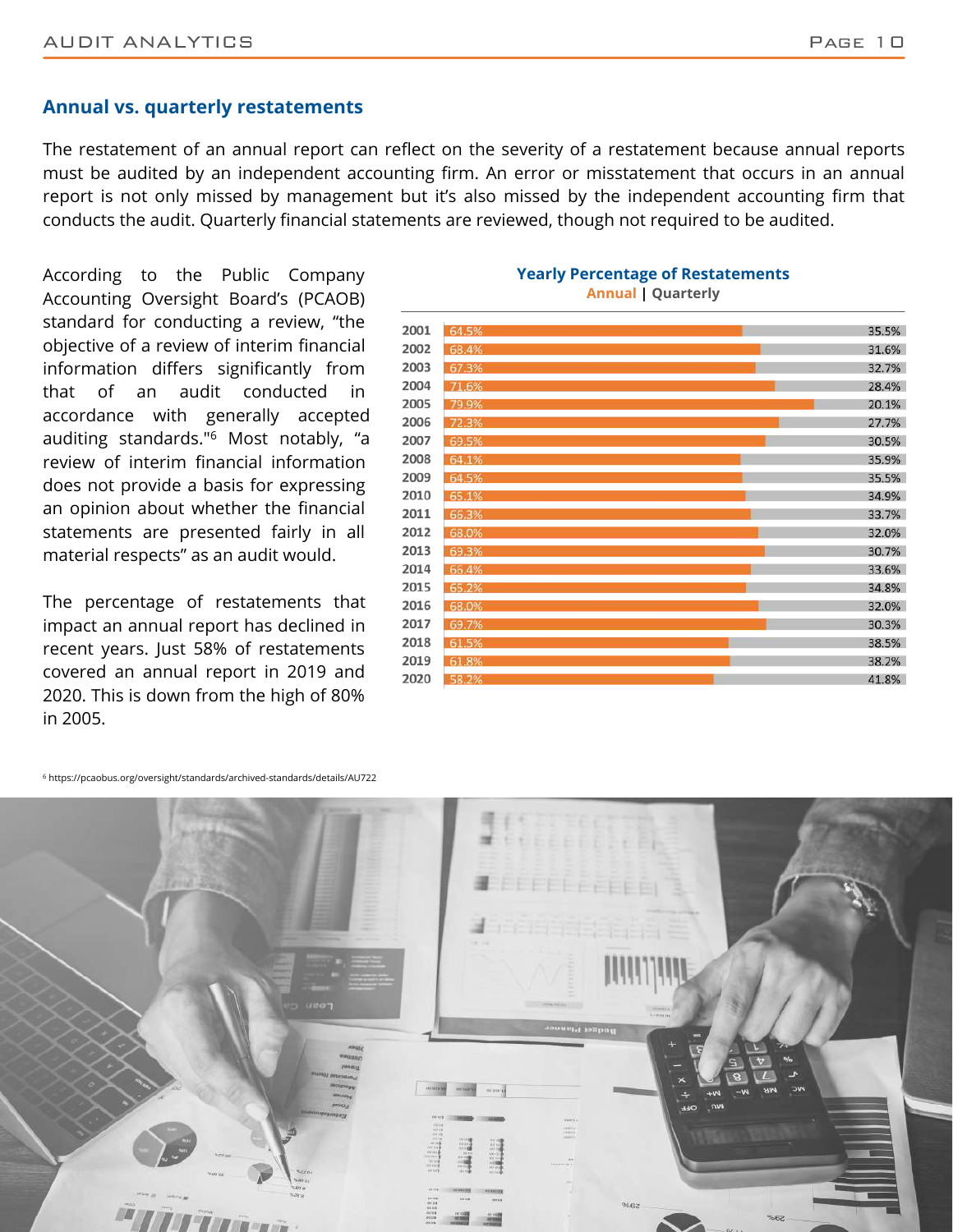### SIZE AND LOCATION

Non-accelerated US filers accounted for the greatest proportion of financial restatements in 2020 since 2011. This is especially notable, as accelerated US filers in 2019 accounted for the greatest proportion of financial restatements ever recorded in a single year.

Financial restatements by non-accelerated US filers increased from 36.0% in 2019 to 53.3% in 2020. Conversely, financial restatements by accelerated US filers decreased from 46.0% to 31.3%. And financial restatements by foreign issuers decreased from 18.0% to 15.4%.



#### **Restating Registrant by Accelerated Filer Status**

Foreign filers make up a smaller part of SEC registrants, but they have also restated financial information less frequently than US filers. In 2020, just 3.7% of foreign issuers disclosed a restatement compared to 4.7% of US filers. But, as seen in the 'Largest negative impact by year' section of this report, foreign issuers have been responsible for the largest negative restatements in four of the past five years.

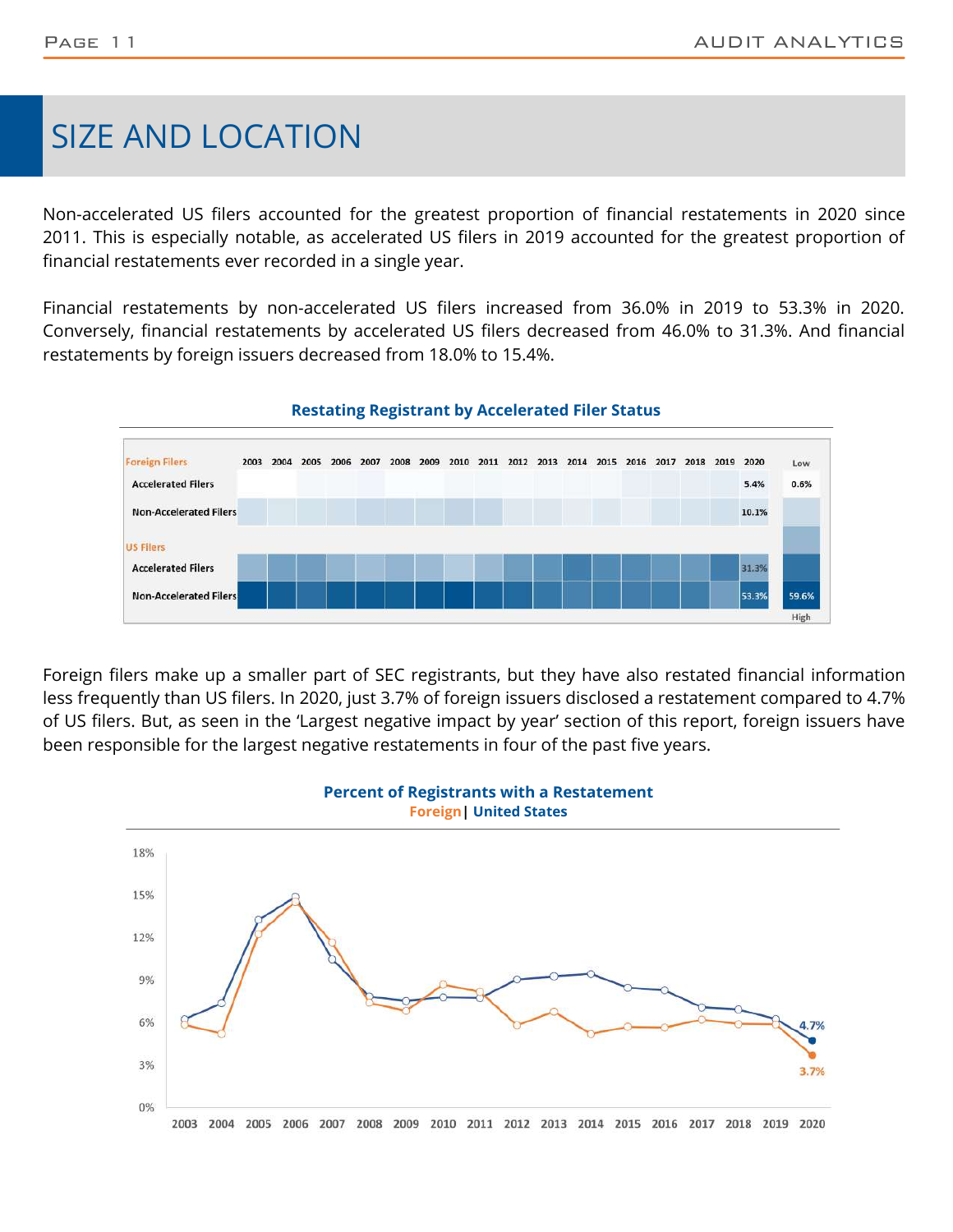### **ISSUES**

Revenue recognition was the most frequently cited issue in financial restatements for the third year in a row. Coinciding with the new revenue recognition standard that became effective in 2018, revenue recognition supplanted debt and equity securities issues as the most frequently cited issue in financial restatements.

The second most frequently cited issue of 2019 – cash flow classification – fell outside the top five in 2020. Cash flow classification had been a top-five issue every year since 2008. This was replaced by general expense recognition, which returned to the top five for the first time since 2016.

Debt and equity securities, liability and accrual recognition, and tax matters round out the top five most frequently cited issues in 2020's financial restatements. Debt and equity securities and tax matters have each been among the top five issues for at least the past decade. Liability and accrual recognition has been among the top five since 2017.



#### **Restatement Issues, Ranked by Percent of Restatements Citing Issues**

#### **Top 5 Restatement Issues of 2020**

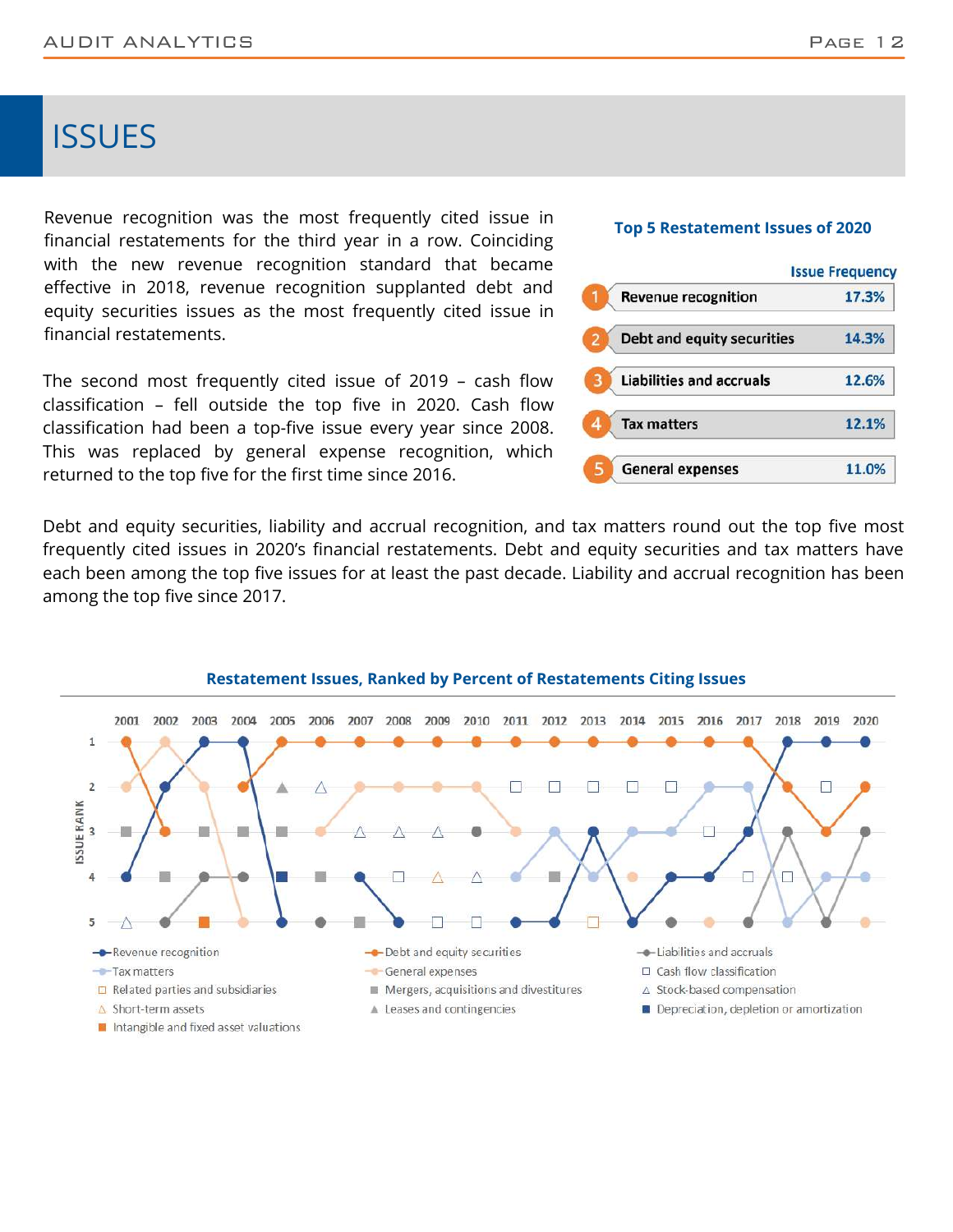

### **Restatement issue analysis: Top 5 issues of 2020**









**Expense Recording Issues as a Percentage of All Restatements**

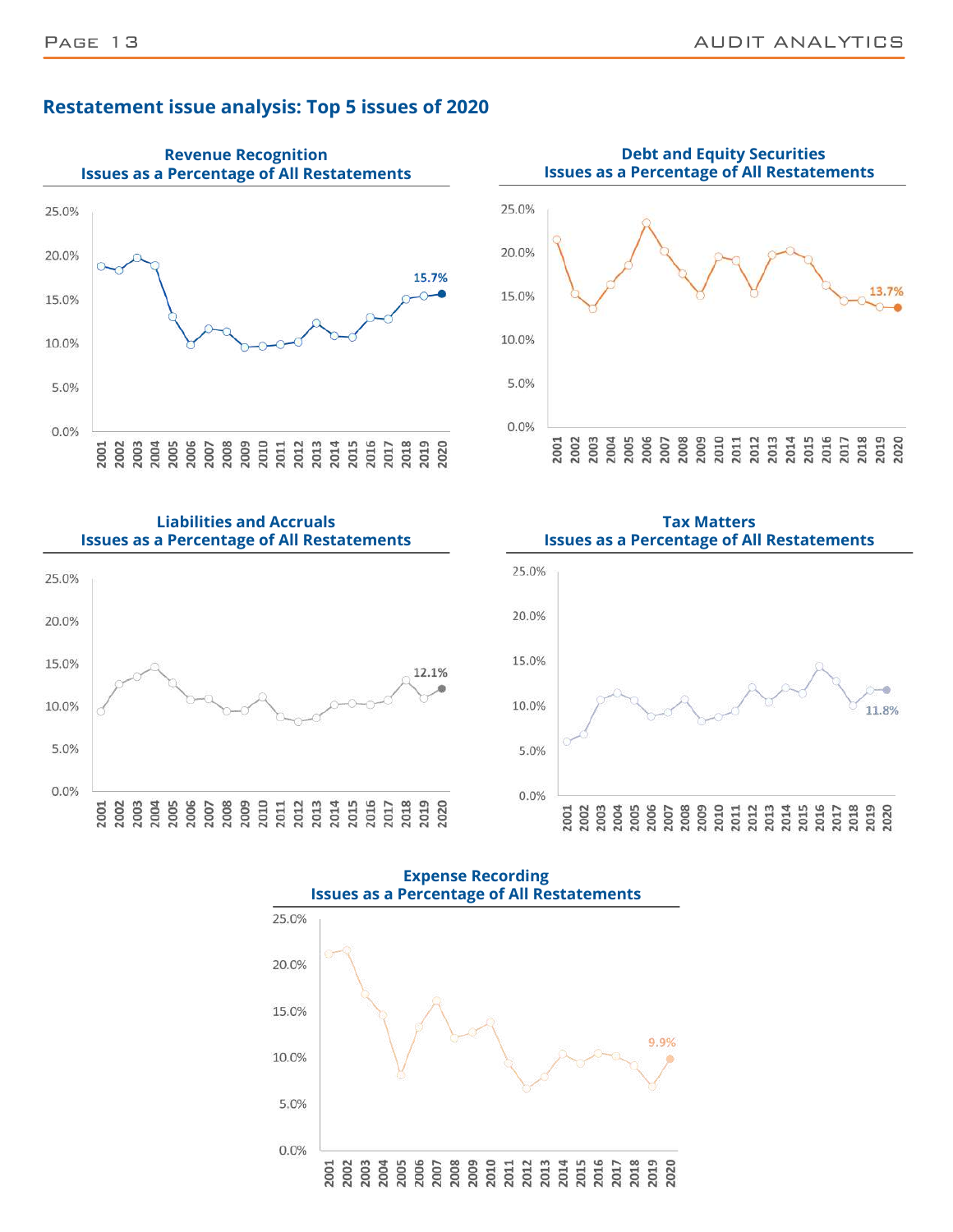### DATABASE OVERVIEW

The Audit Analytics Financial Restatements database includes data from more than 18,000 financial restatements and/or non-reliance filings disclosed by over 10,000 SEC public registrants since January 1, 2001. In addition to the areas identified in the charts contained in this report, the database employs a taxonomy (issue classifications) of more than 40 different accounting error categories (e.g., Cash Flow Statement, Tax, Revenue Recognition, Intangible Assets, etc.). Search results from this level of granularity can be filtered by other demographic data such as industry, financial size, filer status designation, location, audit firm, and any number of peer groups.

The relational nature of the database allows researchers to introduce and compare financial restatement search results into other data sets, such as accelerated filer status, legal exposures, director and officer changes, auditor changes, audit fees, internal control reports, and other data populations. This content extension further allows an analyst to identify anomalies and market patterns that would not be readily apparent without performing this layered approach.